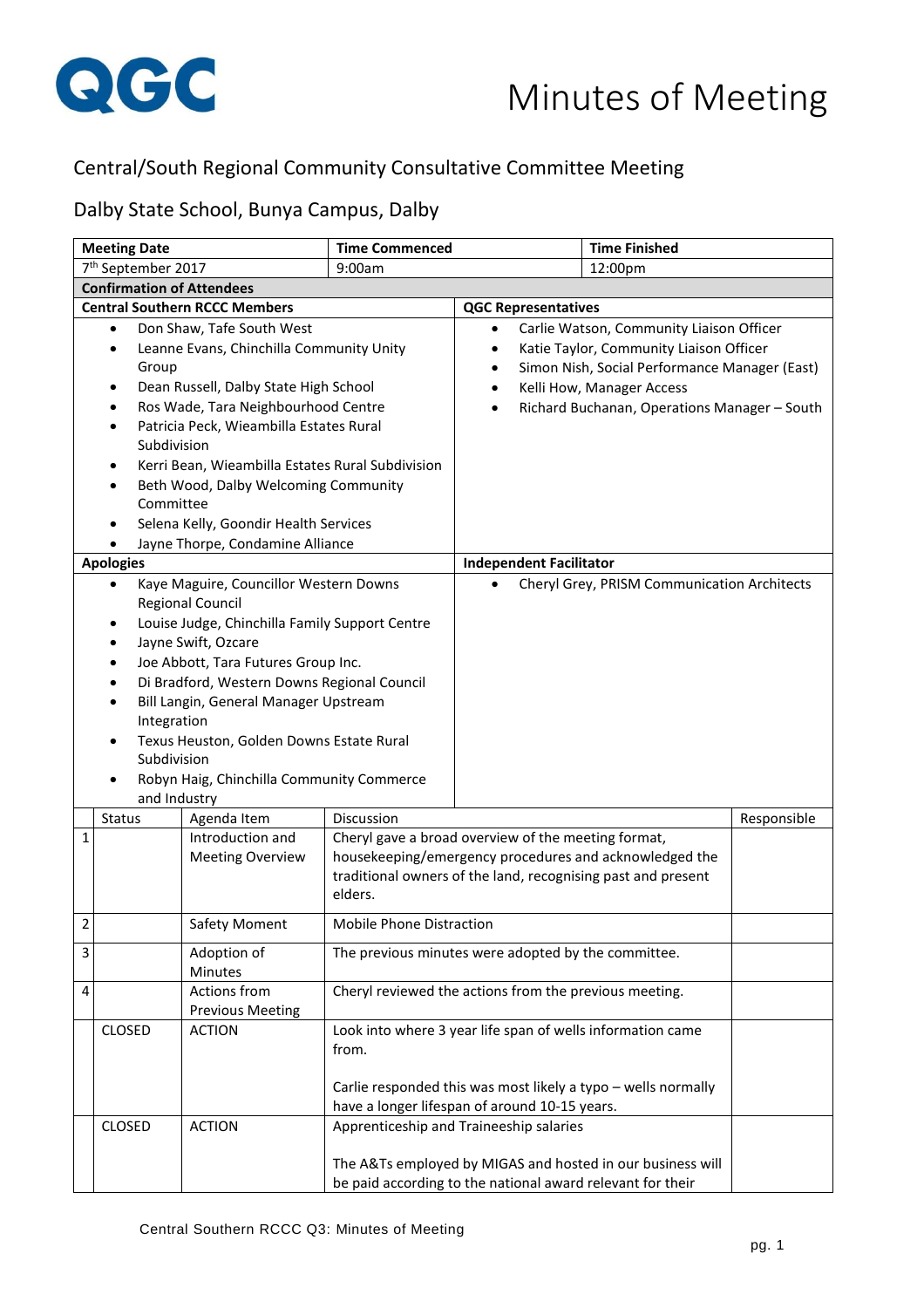|   |                          |                | apprenticeship or traineeship. Questions regarding a                                              |  |
|---|--------------------------|----------------|---------------------------------------------------------------------------------------------------|--|
|   |                          |                | particular rate for a particular person in a role should be                                       |  |
|   |                          |                | directed to MIGAS www.migas.com.au/contact-us/.                                                   |  |
|   |                          |                |                                                                                                   |  |
|   | <b>CLOSED</b>            | <b>ACTION</b>  | Solar Project                                                                                     |  |
|   |                          |                |                                                                                                   |  |
|   |                          |                | Have map and information as requested, emailed<br>information session out to committee members as |  |
|   |                          |                | requested.                                                                                        |  |
|   |                          |                |                                                                                                   |  |
|   |                          |                | Planned life of the facility of around 25-30 years. Should the                                    |  |
|   |                          |                | project go head, the land would be rehabilitated back to it's                                     |  |
|   |                          |                | original state once activities have ceased.                                                       |  |
|   | <b>CLOSED</b>            | <b>ACTION</b>  | RPAS safety and privacy requirements                                                              |  |
|   |                          |                |                                                                                                   |  |
|   |                          |                | Slides include an update on RPAS safety and privacy                                               |  |
|   |                          |                | requirements                                                                                      |  |
|   | <b>CLOSED</b>            | <b>ACTION</b>  | <b>Notifications to Firecom</b>                                                                   |  |
|   |                          |                | When there is planned flaring Firecom is notified through our                                     |  |
|   |                          |                | lands team stakeholder engagement panning process. For                                            |  |
|   |                          |                | unplanned flaring reports got to Firecom via members of the                                       |  |
|   |                          |                | public and Firecom checks with our watchkeeper if necessary.                                      |  |
|   |                          |                | Creating an email blast system to keep the public better                                          |  |
|   |                          |                | informed around flaring.                                                                          |  |
|   | <b>Operations Update</b> |                |                                                                                                   |  |
| 5 |                          | Safer Together | Carlie shared that QGC have implemented a number of                                               |  |
|   |                          |                | initiatives to improve safety culture across the business:                                        |  |
|   |                          |                |                                                                                                   |  |
|   |                          |                | <b>QGC Goal Zero Hero</b>                                                                         |  |
|   |                          |                | Monthly recognition of staff and contractors for                                                  |  |
|   |                          |                | implementing initiatives to improve safety or displaying safe                                     |  |
|   |                          |                | behaviours.                                                                                       |  |
|   |                          |                |                                                                                                   |  |
|   |                          |                | <b>Driver Behaviour Recognition</b>                                                               |  |
|   |                          |                | Monitoring of driver IVMS data and recognition and reward                                         |  |
|   |                          |                | of safe drivers.                                                                                  |  |
|   |                          |                |                                                                                                   |  |
|   |                          |                | Safer together - HSSE Forums                                                                      |  |
|   |                          |                | Forums with contractors across the business to share how we                                       |  |
|   |                          |                | can be safer together. Stretching programmes are being                                            |  |
|   |                          |                | initiated across North, South and Central.                                                        |  |
|   |                          |                |                                                                                                   |  |
| 6 |                          | Community      | A committee member stated there was a need to information                                         |  |
|   |                          | Feedback       | out to the community around Ruby Jo and get local living                                          |  |
|   |                          |                | information out to the media. They stated there was a                                             |  |
|   |                          |                | Welcome booklet for Dalby that could be updated for the                                           |  |
|   |                          |                | Dalby Welcoming Committee.                                                                        |  |
|   |                          |                |                                                                                                   |  |
|   |                          |                | A committee member stated there needed to be a better                                             |  |
|   |                          |                | system for QGCs Sponsorships and Donations such as Council                                        |  |
|   |                          |                | Smartie Grants process. People were not getting a reply and                                       |  |
|   |                          |                | Tara Show society hadn't heard back on their application.                                         |  |
|   |                          |                |                                                                                                   |  |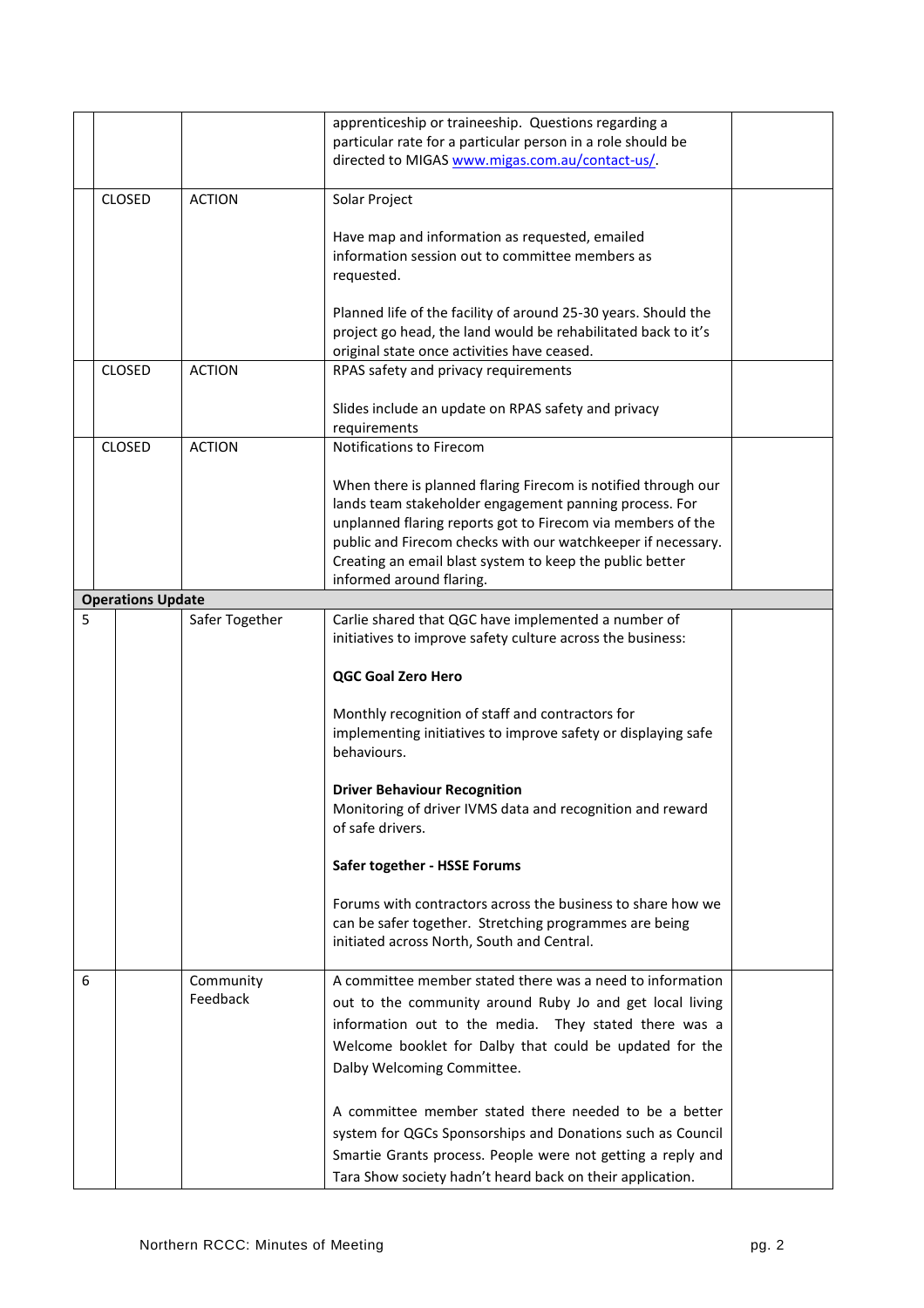| A committee member asked if we were relocating from the<br>shopfront in Chinchilla. Carlie stated there were no immediate<br>plans to move.                                                                                                                                                                                                                                                             |  |
|---------------------------------------------------------------------------------------------------------------------------------------------------------------------------------------------------------------------------------------------------------------------------------------------------------------------------------------------------------------------------------------------------------|--|
| A committee member asked about Ostwalds going into<br>administrated and if this affected their work for QGC. Carlie<br>stated that currently they were still able to trade so we didn't<br>need to change plans however with the recent redundancy<br>announcement for some Ostwalds staff, QGC had provided<br>information around jobs in our supply chain.                                            |  |
| Committee members stated they would like an RPAS tour or<br>demo at a future date. They stated it would also be good to<br>have the schools involved in a tour of the RPAS facilities.                                                                                                                                                                                                                  |  |
| A committee member asked around wildlife and pest<br>maintenance with the Solar facility. Carlie shared that there<br>would be a management program put in place if the project<br>proceeds. The committee member also said that the site might<br>be a great place for conservation activities and that<br>Condamine Alliance would be interested in further discussion<br>around possible activities. |  |
| A committee member thanked QGC for the bags and drink<br>bottles provided for the Tara cadets. Six children are<br>representing Qld at the cadet championships in Newcastle. It<br>was noted the great efforts that Jess and Kerri had gone to<br>build numbers of young people attending cadets.                                                                                                       |  |
| Carlie thanked Dalby State High School for the meeting venue<br>and said they had offered tour for participants of their facility<br>after today's meeting.                                                                                                                                                                                                                                             |  |
| Committee members shared ideas that the library is a good<br>link for STEM to get out into the broader community. They also<br>stated that notice boards are a good way to get information<br>out.                                                                                                                                                                                                      |  |
| Committee members stated that the Wieambilla Country Club<br>was a good place for a future RCCC meeting.                                                                                                                                                                                                                                                                                                |  |
| Feedback data was shared for the quarter:                                                                                                                                                                                                                                                                                                                                                               |  |
| feedback<br>of<br>116<br>Majority<br>are<br>questions,<br>questions across QGC during Q2 - 25 around<br>procurement, 28 social investment (community fund<br>round was open) and 23 general QGC information<br>requests. 13 enquiries around employment this                                                                                                                                            |  |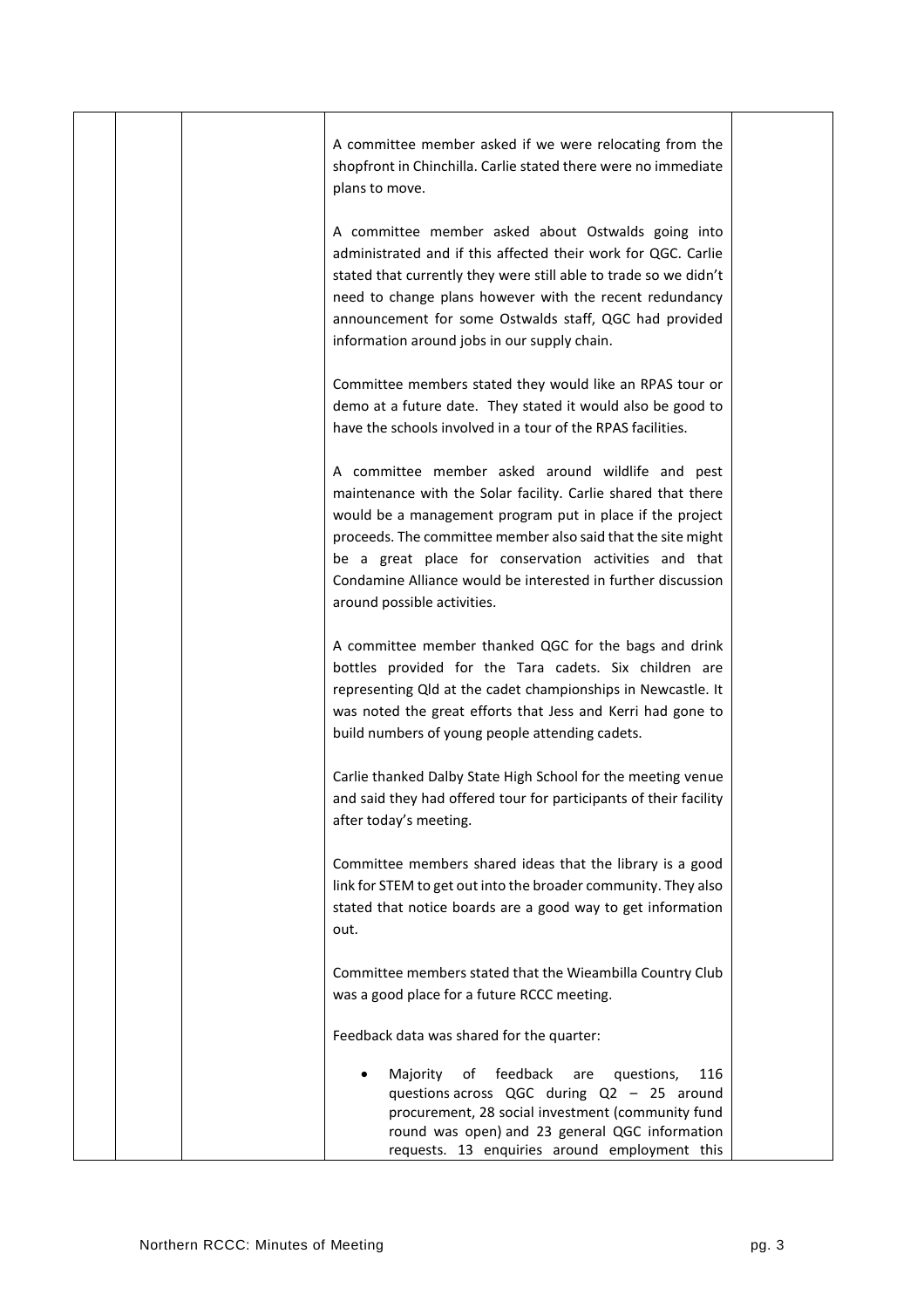|                |             |                        | quarter which is much lower than usual (pushed                              |
|----------------|-------------|------------------------|-----------------------------------------------------------------------------|
|                |             |                        | out).                                                                       |
|                |             |                        |                                                                             |
|                |             |                        | There were 16 complaints or negative comments that<br>$\bullet$             |
|                |             |                        | occurred during Q2. This is an increase on Q1 (10) but                      |
|                |             |                        | is due mostly to an increased effort on our part to                         |
|                |             |                        | ensure all data is entered.                                                 |
|                |             |                        | Complaint topics were a mixed bag:                                          |
|                |             |                        | 2 x gates left open                                                         |
|                |             |                        | 2 x alleged unauthorised access                                             |
|                |             |                        | Dust management during a workover                                           |
|                |             |                        | Environmental - weeds and vegetation<br>-                                   |
|                |             |                        | Local content opportunities<br>$\overline{\phantom{0}}$<br>Driver behaviour |
|                |             |                        | Damage to property                                                          |
|                |             |                        | Drones flying                                                               |
|                |             |                        | Noise                                                                       |
|                | <b>OPEN</b> | <b>ACTION</b>          | Carlie to look at RPAS tour or demo for a future date.                      |
|                | <b>OPEN</b> | <b>ACTION</b>          | Carlie to provided sponsorships and donation information to                 |
|                |             |                        | see if there can be support for a Dalby Welcome book update                 |
|                | <b>OPEN</b> | <b>ACTION</b>          | Katie to investigate a better system for sponsorships and                   |
|                |             |                        | donations and follow up Tara Show application.                              |
|                | <b>OPEN</b> | <b>ACTION</b>          | Inform well site maintenance that some well areas and                       |
|                |             |                        | pipelines are overgrown in Dalby to Tara area.                              |
| $\overline{7}$ |             | <b>Business Update</b> | Richard Buchanan provided a QGC business and operations                     |
|                |             |                        | update as per the appended slides. Key points included:                     |
|                |             |                        |                                                                             |
|                |             |                        | The Charlie Development has been completed and                              |
|                |             |                        | handed over to operations to operate in the north.                          |
|                |             |                        | Project Ruby activity underway in the Central South                         |
|                |             |                        | area.                                                                       |
|                |             |                        | RPAS expansion planned for Central/Southern areas.                          |
|                |             |                        | Localised flaring as routine operational maintenance<br>٠                   |
|                |             |                        | continues as scheduled. Expected during turnaround                          |
|                |             |                        | activities mid-end October, however not expected to                         |
|                |             |                        | be an increase in flaring in the North.                                     |
| 8              |             | Charlie                | The Charlie Field Compression Station is progressing<br>$\bullet$           |
|                |             | Development            | well with the gas and water pipeline network and                            |
|                |             |                        | well site facilities installed. The gas pipeline has been                   |
|                |             |                        | successfully tested and cleaned.                                            |
|                |             |                        | The Charlie Project power network, water pipeline,<br>$\bullet$             |
|                |             |                        | Charlie and Phillip ponds and pump stations are                             |
|                |             |                        | operational with around 100 wells now on line.                              |
|                |             |                        | Charlie project activity will continue to decline over<br>$\bullet$         |
|                |             |                        | the coming months as the project completes.                                 |
|                |             |                        | A post-construction clean-up of any rubbish in key<br>$\bullet$             |
|                |             |                        | roadside areas where there was project traffic, will                        |
|                |             |                        | be conducted around Oct/Nov 2017.                                           |
| 9              |             | Project Ruby           | Construction of Project Ruby is underway -<br>$\bullet$                     |
|                |             | Update                 | construction commenced in the first quarter of this                         |
|                |             |                        | year and will continue until approximately Q3/Q4                            |
|                |             |                        | 2018.                                                                       |
|                |             |                        | Project Ruby involves the construction of up to 161<br>$\bullet$            |
|                |             |                        | wells across QGC's Central and Southern Tenement                            |
|                |             |                        | areas. Construction activities include civil works for                      |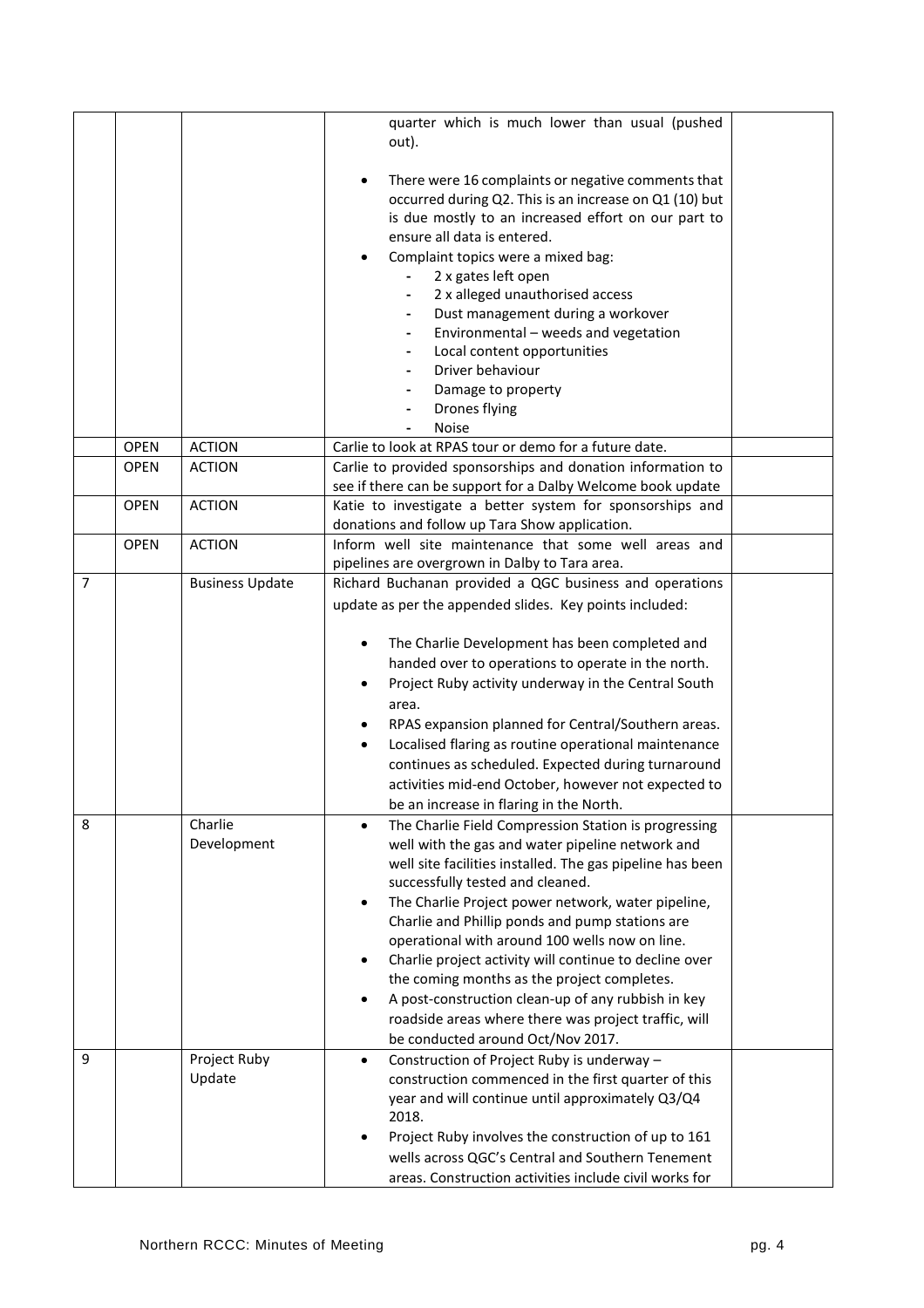|    |                                                    | well pads and access tracks, drilling and gathering<br>(laying of pipes)<br>Last month an information session was held for the<br>residents of the Wieambilla Estates to hear<br>information about our activities. Feedback was<br>positive and they hoped we had more sessions in the<br>future.                                                                                                                                                                                                                                                                                                                                                                                                                                                                                                                                                                                                                                                                                                                                                                                                                                                                                                                                                                                                                                                                                                                                      |  |
|----|----------------------------------------------------|----------------------------------------------------------------------------------------------------------------------------------------------------------------------------------------------------------------------------------------------------------------------------------------------------------------------------------------------------------------------------------------------------------------------------------------------------------------------------------------------------------------------------------------------------------------------------------------------------------------------------------------------------------------------------------------------------------------------------------------------------------------------------------------------------------------------------------------------------------------------------------------------------------------------------------------------------------------------------------------------------------------------------------------------------------------------------------------------------------------------------------------------------------------------------------------------------------------------------------------------------------------------------------------------------------------------------------------------------------------------------------------------------------------------------------------|--|
| 10 | <b>Remotely Piloted</b><br>Ariel System<br>Program | QGC has been successfully using RPA's for the past<br>$\bullet$<br>12 months as part of the Smart CSG Program.<br>Critical component to the expansion of the program<br>- engaging with affected landholders where the new<br>flight plans will be.<br>Benefits of this technology - reduce road traffic and<br>$\bullet$<br>improved safety and efficiency by reducing driving<br>km's.<br>Over time will also reduce inconvenience to<br>landholders by cutting down the number of land<br>access requests.<br>Strict privacy controls required to be complied with,<br>including flightpaths designed to route around<br>dwellings and data from residences and other<br>structures not recorded.<br>PRIVACY<br>Guidelines in place around image capture to protect<br>privacy. The RPAS are strictly controlled to take still<br>images and video of our gas field infrastructure only.<br>The flightpaths QGC has designed take the shortest<br>route between gas field infrastructure needing to be<br>monitored on a property. When the RPAS reaches<br>the location of the infrastructure, cameras activate<br>so only the targeted structure is monitored.<br>Planned and conducted in accordance with CASA<br>$\bullet$<br>(Civil Aviation and Safety Authority), Boeing/QGC<br>risk assessments. Our contractor has a privacy policy<br>too which includes a set of principles which align<br>closely with the privacy act. |  |
| 10 | Solar Project                                      | Shell is still investigating a new solar project on<br>QGC's existing land in the Wandoan area, as part of<br>a plan to deliver renewable energy sources.<br>Have received a positive Development Application<br>$\bullet$<br>outcome for our change of land use application to<br>Council for the proposed project.<br>Still assessing viability, no final investment decision<br>has been made. Hope to have a decision by the end<br>of the year. Note this is a Shell project rather than a<br>QGC project.<br>Held a community information session on the<br>project, and would like to continue to provide<br>information and seek feedback on the project. At<br>the consultation, heard people wanted to know<br>more about our plans as the project progresses.<br>Important for feedback at this stage, prior to the<br>decision of whether the project will proceed and<br>areas we can plan and improve on. As community<br>members - best placed to provide this feedback.                                                                                                                                                                                                                                                                                                                                                                                                                                                |  |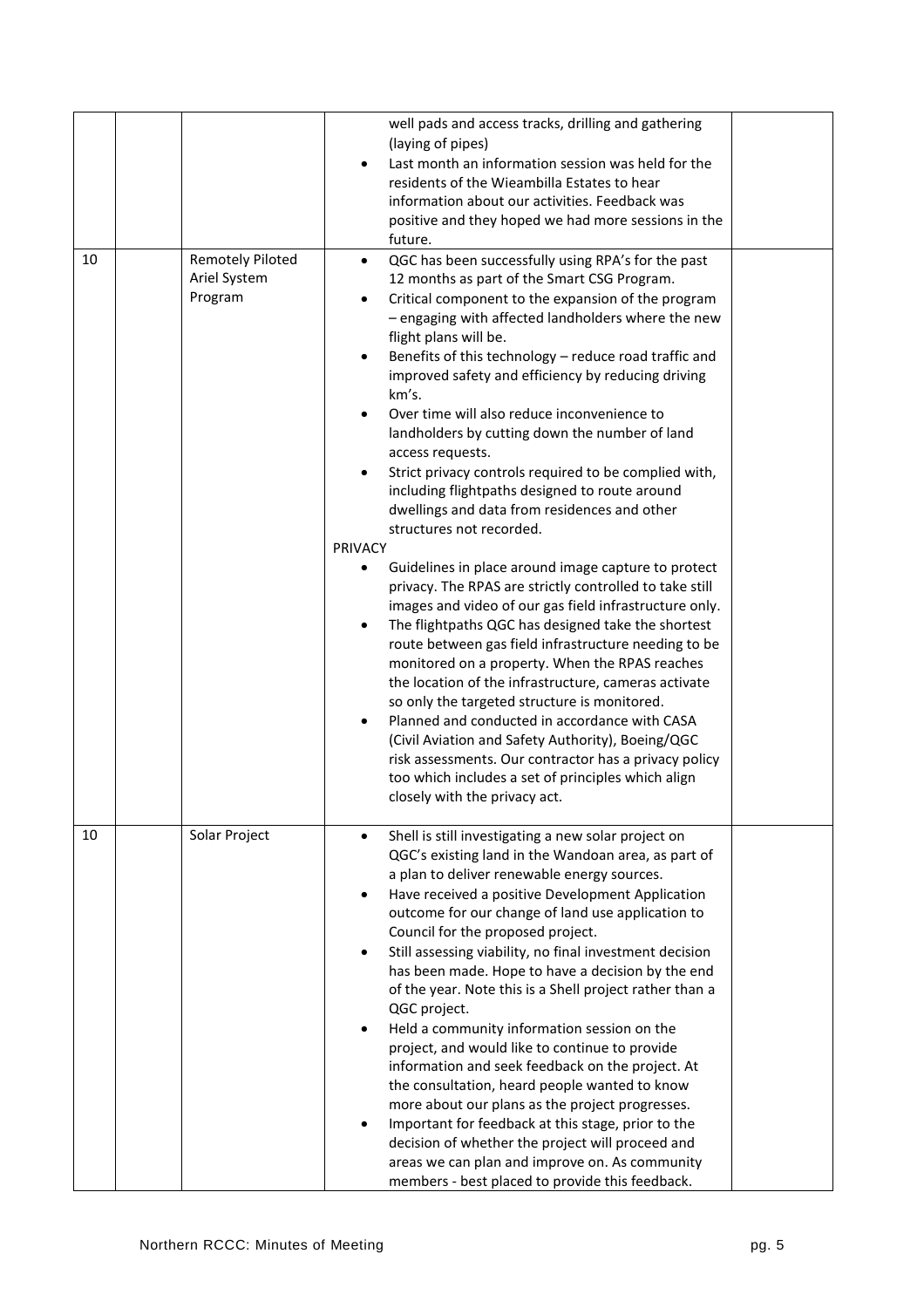|     |                     | As last meeting, location of the proposed facility is<br>$\bullet$<br>on QGC land off Gadsby's Rd, next to our Woleebee<br>Creek operations. Location selected as it is close to<br>the substation<br>The new project has a capacity of approximately<br>$\bullet$<br>150MW (DC)/ 125 AC subject to design, to provide<br>to the energy market via the substation.<br>Expected that the project may have a 1 year<br>construction phase.<br>Major activities: foundations, wiring, PV module<br>installation, inverter installation, rehabilitation and<br>grid interconnection.<br>During operations: Preventative maintenance<br>(Changing air filters, verifying bolt torque),<br>Corrective maintenance (Swap out an inverter<br>component or replace wiring section), Module<br>washing (3-4 washings per year is typical),<br>Vegetation control (Reduce vegetation height so as<br>to not interfere with solar production). |  |
|-----|---------------------|------------------------------------------------------------------------------------------------------------------------------------------------------------------------------------------------------------------------------------------------------------------------------------------------------------------------------------------------------------------------------------------------------------------------------------------------------------------------------------------------------------------------------------------------------------------------------------------------------------------------------------------------------------------------------------------------------------------------------------------------------------------------------------------------------------------------------------------------------------------------------------------------------------------------------------|--|
| 11  | Local Procurement   | Kelli shared that QGC direct spend is 2% in the Western<br>Downs, however this equated to \$11.7 million dollars.                                                                                                                                                                                                                                                                                                                                                                                                                                                                                                                                                                                                                                                                                                                                                                                                                  |  |
|     |                     | For our contractors the percentage of spend is higher at 4%<br>or \$1.5 million dollars in Q2.                                                                                                                                                                                                                                                                                                                                                                                                                                                                                                                                                                                                                                                                                                                                                                                                                                     |  |
| 12. | <b>Local Living</b> | Heard feedback around local employment from the<br>committees particularly around keeping people<br>living locally and apprenticeship and traineeship<br>pathways into our business - particular how you<br>would like to see this improve over time.<br>Currently, 37% of our upstream workers live locally,<br>$\bullet$<br>with a lower proportion of temporary contractors<br>living locally.<br>Working on developing an action plan around local<br>living and defining a local workforce.<br>Will report back on this work as it progresses.<br>Emailing a quarterly circular of employment and<br>procurement opportunities reported to us by our<br>contractors.                                                                                                                                                                                                                                                          |  |
| 13  | QGC Pathways        | Asked us many times for pathways into the business,<br>$\bullet$<br>we are pleased to be able to say we have acted on<br>that<br>Applications for our new apprenticeship and<br>traineeship program closed 19 <sup>th</sup> August, there were a<br>large number of applications (over 300). This will be a<br>new pathway for more (up to 12) local people to<br>begin in our business.<br>Split of 5 apprentices and 7 trainees in areas such as<br>mechanical,<br>operations,<br>electrical<br>and<br>instrumentation, warehousing.<br>First intake will commence in January 2018. Migas<br>will be our Group Training Organisation partner who<br>will employ the apprentices and trainees that we host<br>in our business.                                                                                                                                                                                                    |  |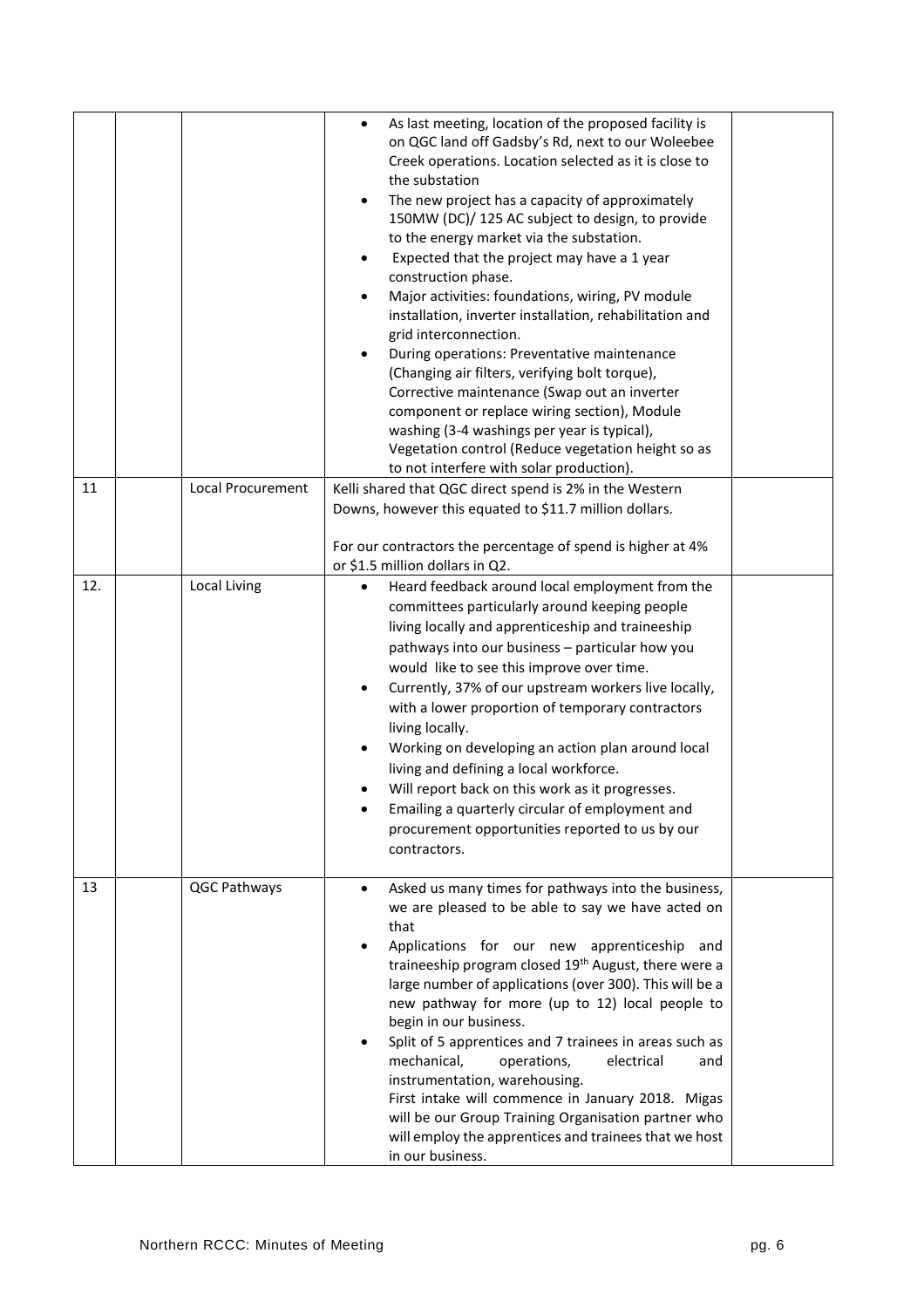| 15 | Social Investment | Here's what came out of the community consultation:                                                 |  |
|----|-------------------|-----------------------------------------------------------------------------------------------------|--|
|    | Update            | Communities Fund (key areas of funding)                                                             |  |
|    |                   | Science and technology for kids<br>$\bullet$                                                        |  |
|    |                   | Economic diversity and small business support<br>$\bullet$                                          |  |
|    |                   | Promoting the region<br>$\bullet$                                                                   |  |
|    |                   | People said how great healthy-e-regions was<br>$\bullet$                                            |  |
|    |                   |                                                                                                     |  |
|    |                   | Here's what's happening with each of these:                                                         |  |
|    |                   | <b>QGC Communities Fund</b>                                                                         |  |
|    |                   | QGC Communities Fund closed for applications from<br>$\bullet$                                      |  |
|    |                   | community groups 31 <sup>st</sup> August. Many applications                                         |  |
|    |                   | and will provide total amount next meeting.                                                         |  |
|    |                   | The Grants Assessment Panel will meet in early<br>$\bullet$                                         |  |
|    |                   | October to assess applications.                                                                     |  |
|    |                   | Hope people who applied found the new form a<br>$\bullet$                                           |  |
|    |                   | simpler process and welcome your feedback on the                                                    |  |
|    |                   | process.                                                                                            |  |
|    |                   | Projects that are successful in receiving funding will<br>$\bullet$                                 |  |
|    |                   | commence in Jan 2018                                                                                |  |
|    |                   | <b>Futuremakers</b>                                                                                 |  |
|    |                   | Futuremakers is going well and during the<br>٠<br>consultation we heard strongly around encouraging |  |
|    |                   | career pathways, using Science, Technology,                                                         |  |
|    |                   | Engineering and Maths - so we're going to continue                                                  |  |
|    |                   | with the program.                                                                                   |  |
|    |                   | In 2018 the plan is to extend Future Makers beyond<br>٠                                             |  |
|    |                   | the pilot schools $-$ currently scoping the project to                                              |  |
|    |                   | determine key milestones and activities.                                                            |  |
|    |                   | Future Maker Awards have been open for<br>$\bullet$                                                 |  |
|    |                   | applications for the pilot school during National                                                   |  |
|    |                   | Science Week. The award is to recognise a student                                                   |  |
|    |                   | that has shown commitment and participation to                                                      |  |
|    |                   | learning about STEM.                                                                                |  |
|    |                   | Winner will announced in September.<br>$\bullet$                                                    |  |
|    |                   | Teacher engagement was held in July and was very<br>$\bullet$                                       |  |
|    |                   | useful in determining the way to deliver professional                                               |  |
|    |                   | development.                                                                                        |  |
|    |                   | Shell Questacon Science Circus is Shell's national                                                  |  |
|    |                   | STEM partner - they attended both the Chinchilla                                                    |  |
|    |                   | Show and the Tara Culture and Camel Festival.                                                       |  |
|    |                   | Interactive and roving science shows and exhibitions.                                               |  |
|    |                   | Small Business Support Program & Agricultural export                                                |  |
|    |                   | program (formerly WDEO)                                                                             |  |
|    |                   | Proposal being developed for implementation in<br>2018 following positive engagement with local     |  |
|    |                   | Chambers, WDRC and TSBE.                                                                            |  |
|    |                   | Heard want a service based locally in the WD, that it<br>$\bullet$                                  |  |
|    |                   | should be mobile - coming to the businesses, should                                                 |  |
|    |                   | link businesses with opportunities and resources - a                                                |  |
|    |                   | bit like a health navigator model.                                                                  |  |
|    |                   | Have been looking at these elements and models of<br>$\bullet$                                      |  |
|    |                   | programs that have had really good outcomes linking                                                 |  |
|    |                   | businesses to opportunities and competitions to                                                     |  |
|    |                   | encourage entrepreneurship                                                                          |  |
|    |                   | Aiming to have at least one Business Facilitator<br>$\bullet$                                       |  |
|    |                   | working with local business to grow existing business                                               |  |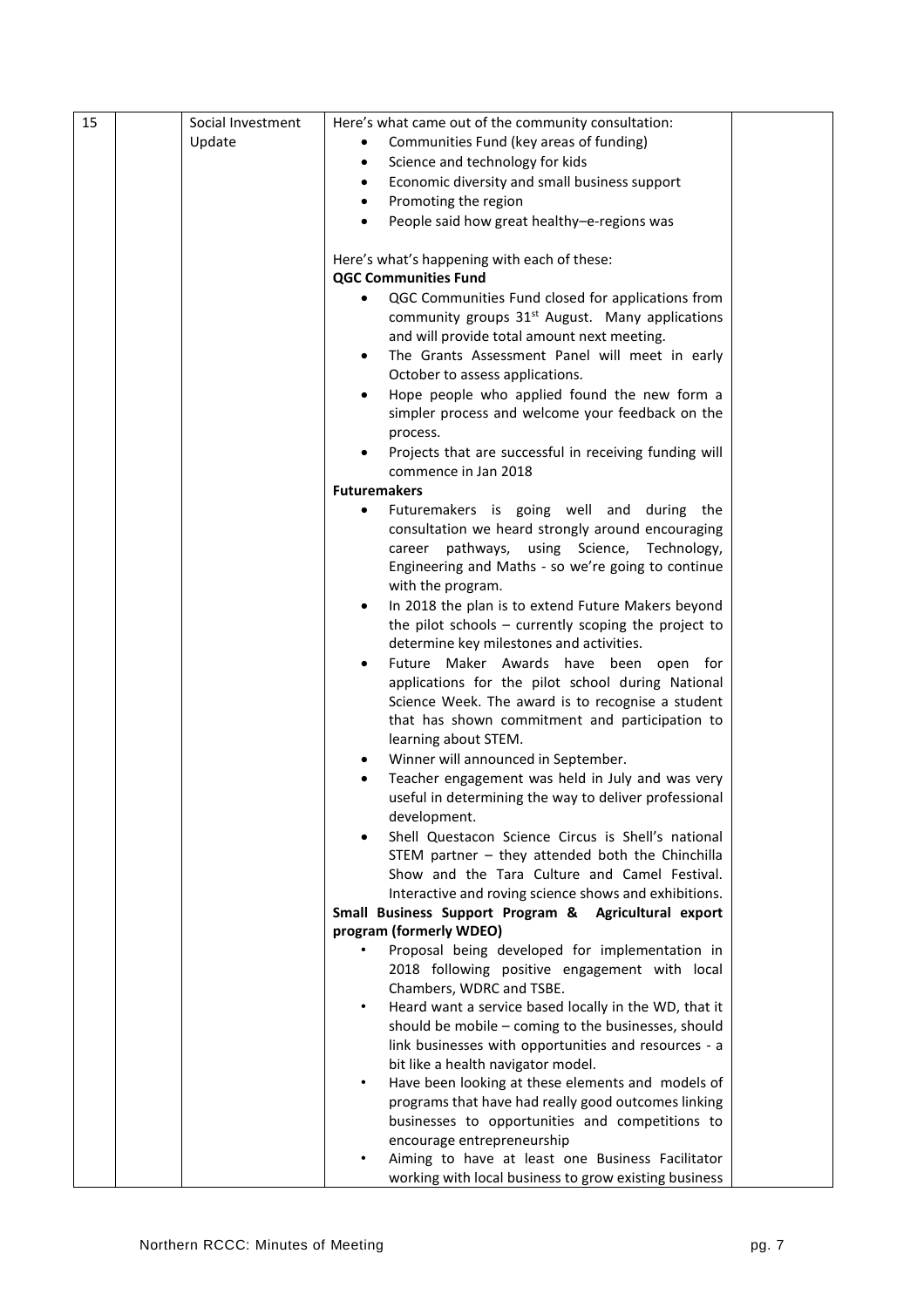| 16.<br>17 | Community<br>Engagement<br>and | <b>Healthy-e-Regions</b><br>Last meeting we heard concerns around the Healthy-<br>e-regions program ceasing - just when schools were<br>noticing better educational outcomes for students<br>participating in the program. We have also heard<br>communities wish to maintain their current level of<br>health services.<br>As a result of your feedback, we are pleased to<br>$\bullet$<br>announce that we are extending this program for<br>another 3 years across the Western Downs.<br>Students can continue to receive allied health<br>$\bullet$<br>support to improve health and educational<br>outcomes.<br>We hope that the significantly longer period will allow<br>for better outcomes and more opportunities for the<br>program to be sustainable beyond the funding<br>period.<br>Major Sponsor of the Tara Festival of Culture and<br>Camels and information stall, 4th-6th August.<br>Information sessions on QGC Pathways Program held<br>in High School locations of Miles, Dalby and Tara.<br>Wieambilla Estates Community Information session<br>on Project Ruby 27 <sup>th</sup> August.<br>Shell Solar Energy Project - Community Information<br>Session, held Wandoan 29th June.<br>QGC - employment and supply opportunities'<br>address at TSBE enterprise evening, 10 <sup>th</sup> August. |  |
|-----------|--------------------------------|------------------------------------------------------------------------------------------------------------------------------------------------------------------------------------------------------------------------------------------------------------------------------------------------------------------------------------------------------------------------------------------------------------------------------------------------------------------------------------------------------------------------------------------------------------------------------------------------------------------------------------------------------------------------------------------------------------------------------------------------------------------------------------------------------------------------------------------------------------------------------------------------------------------------------------------------------------------------------------------------------------------------------------------------------------------------------------------------------------------------------------------------------------------------------------------------------------------------------------------------------------------------------------------------------------------------|--|
|           | Sponsorships<br>Donations      | Groups Supported:<br>Chinchilla Agricultural & Pastoral Society<br>Chinchilla Campdraft Association<br>٠<br>Chinchilla Community Commerce & Industry<br>Chinchilla Lawn Bowls<br>Dalby State School P&C Association<br>Gallery 107@ Dalby<br>Glenmorgan Rodeo & Campdraft Association                                                                                                                                                                                                                                                                                                                                                                                                                                                                                                                                                                                                                                                                                                                                                                                                                                                                                                                                                                                                                                  |  |